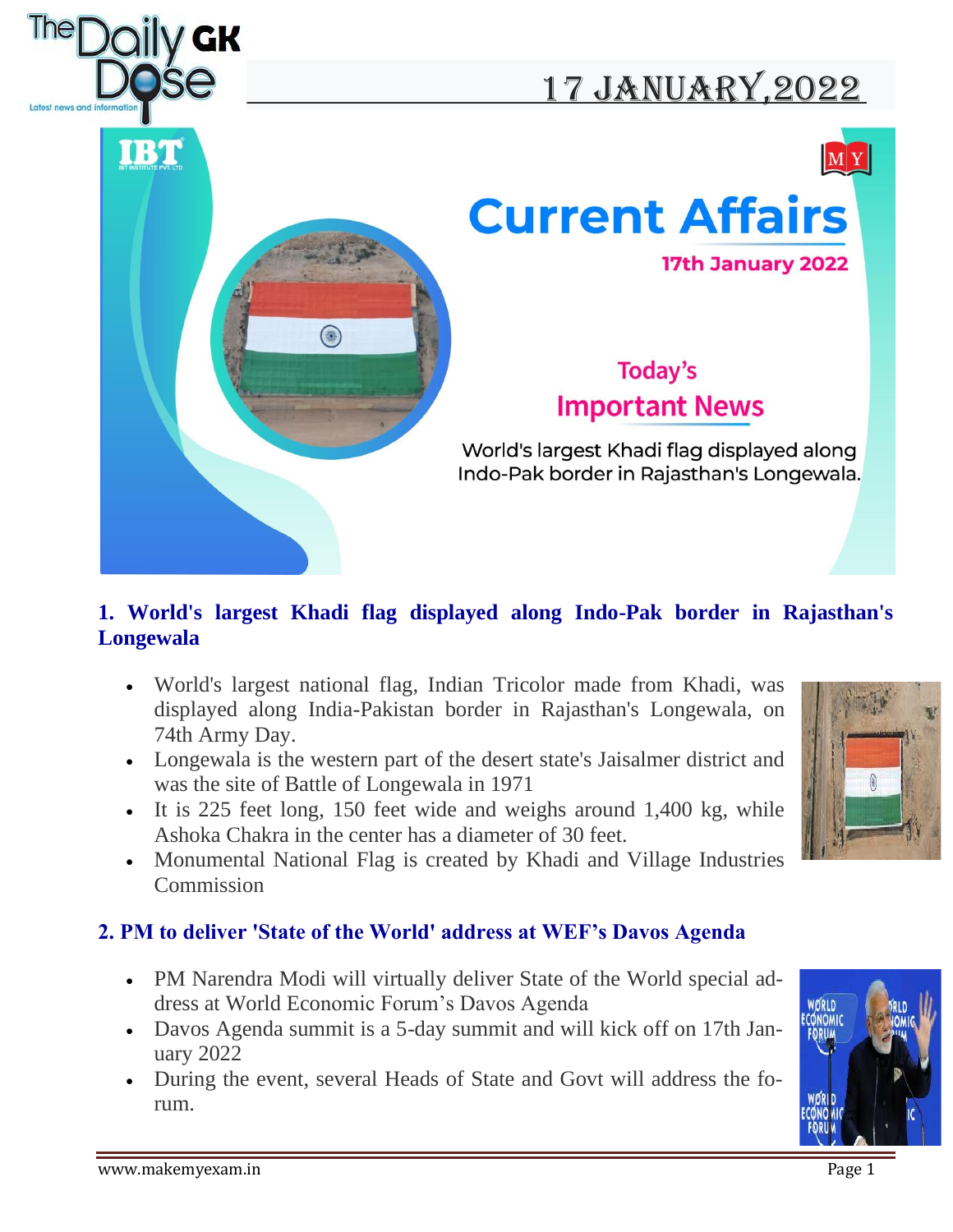



- The event will also witness the participation of top industry leaders, international organizations, and civil society.
- They will deliberate on critical challenges being faced by world.

**Foot Notes: About WEF: Headquarters:** Cologny, Switzerland **Founder:** Klaus Schwab **Founded:** January 1971

### **3. Lavni artist won gold medal at the International Folk Art Festival in Dubai**

- A young Lavni artist from Maharashtra, Sumit Bhale of Fulbari taluka has won a gold medal at the International Folk Art Festival in Dubai.
- Lavani is a genre of music popular in Maharashtra and is a combination of traditional song and dance, which is particularly performed to the beats of Dholki, a percussion instrument.
- It is noted for its powerful rhythm and has contributed substantially to the development of Marathi folk theatre.



**Foot Notes: About Dubai: Capital:** Abu Dhabi **Currency:** Emirati Dirham (AED) **President:** Mohammed bin Rashid Al Maktoum

#### **4. National Gallery of Modern Art organizes unique art workshop Kala Kumbh**

- National Gallery of Modern Art, New Delhi has organized unique art workshop Kala Kumbh for painting gigantic scrolls of 750 meters in size.
- These paintings on gigantic scrolls, represents the tales of valor of unsung heroes of Indias freedom movement.
- It will form an integral part of the Republic day celebrations this year.
- Kala Kumbh organized under Azadi Ka Amrit Mahotsav reflects the essence of unity in diversity.

#### **5. J&K set to have two whole genome sequencing labs very soon**

• Jammu and Kashmir is set to have two whole genome sequencing labs after which samples of Covid positive persons will be tested in the region.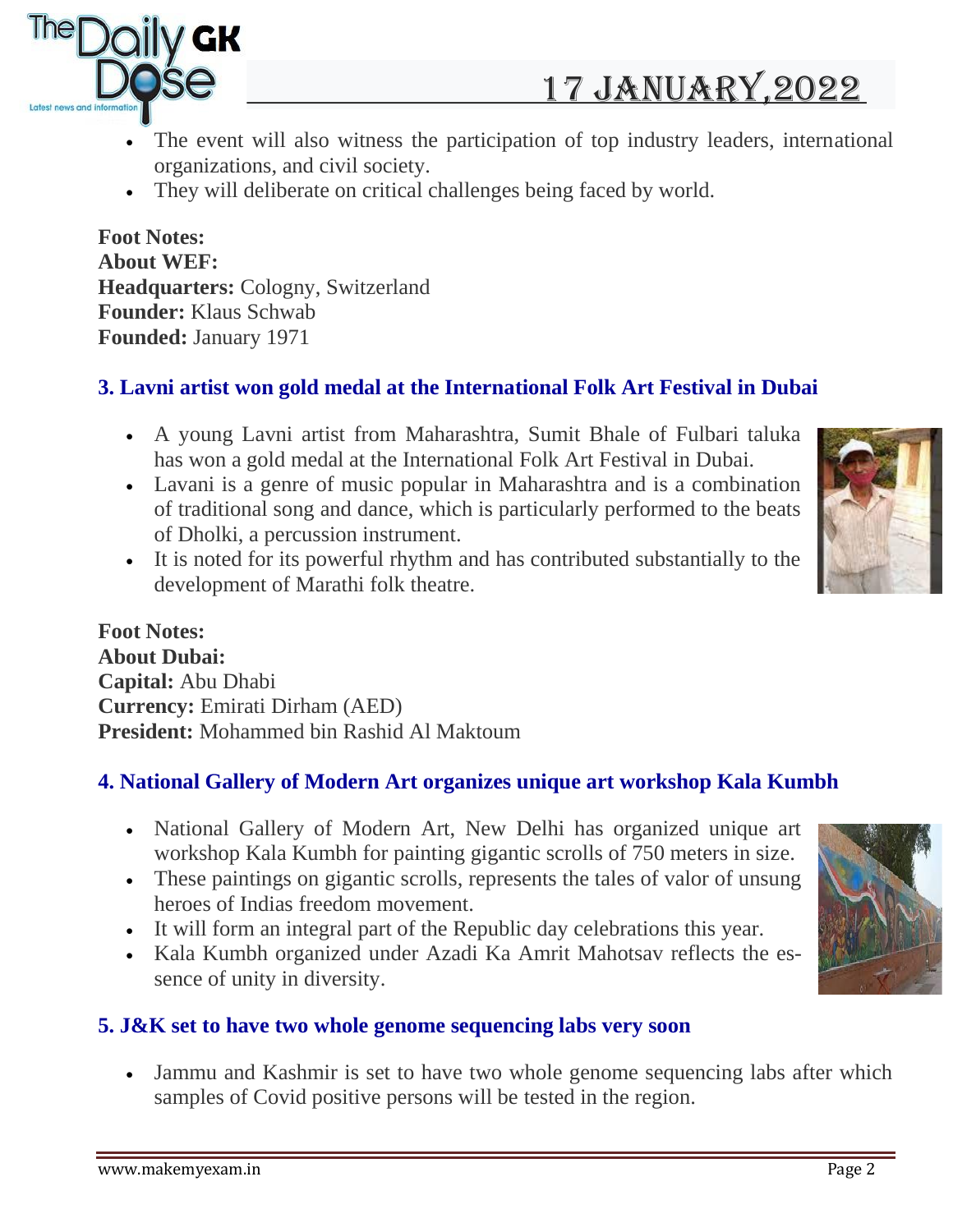

# 17 JANUARY, 2022

- During the second wave of Covid, UT administration decided to set up two genome sequencing labs one in GMC Jammu and other in GMC Srinagar/SKIMS Soura
- All details were shared with Jammu and Kashmir Medical Supplies Corporation Limited (JKMSCL) for procurement of machines required for installing in two labs.

#### **Foot Notes: About J&K: Capital:** Srinagar (May–October) Jammu (November–April) **Governor:** Sh. Manoj Sinha

#### **6. Maharashtra CM Uddhav Thackeray virtually inaugurates two football pitches**

- Maharashtra CM Uddhav Thackeray has virtually inaugurated two football pitches, developed by City and Industrial Development Corporation (CIDCO) at the Centre of Excellence in Kharghar, Navi Mumbai.
- It will be used by the teams, which will be competing in the upcoming AFC Women's Asian Cup
- Kharghar will soon evolve as a sports city, while Maharashtra will be the 1st state to provide facilities for all sports
- The stadiums will have a seating capacity of 40,000 visitors

#### **Foot Notes: About Maharashtra: Governor:** Bhagat Singh Koshyari **Capital:** Mumbai **Chief Minister:** Uddhav Thackeray

#### **7. Centre issues postal stamp to mark 1 year of Covid vaccination drive**

- Union Minister Mansukh Mandaviya has released commemorative Postal Stamp on COVID-19 Vaccine to mark the 1st anniversary of India's National Covid-19 Vaccination program.
- The commemorative stamp features a healthcare worker inoculating senior citizen with COVID-19 vaccine, along with an image of 'CO-VAXIN' vial.
- This stamp signifies the remarkable work done by our frontline healthcare workers and scientific community in protecting the people



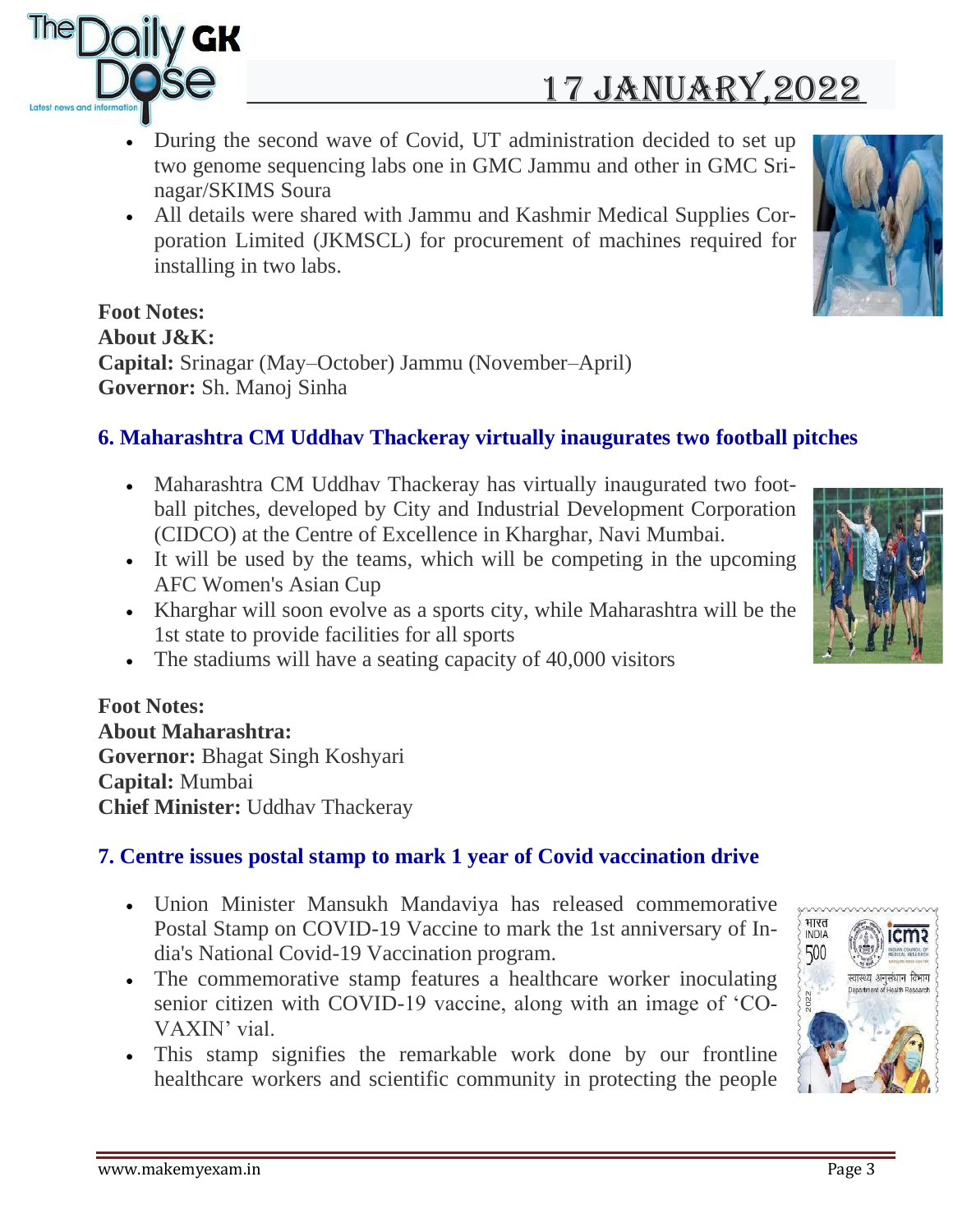# 17 JANUARY, 2022



against COVID.

#### **8. Former West Indies Cricketer Clive Lloyd Receives Knighthood**

• Former West Indies Captain Clive Lloyd received Knighthood from Prince William, the Duke of Cambridge at Windsor Castle, for his services towards the game of cricket. On the same day, England's world cup-winning captain Eoin Morgan was awarded with CBE (Commander of the Order of the British Empire) by Prince William for his services towards the game of cricket. The CBE is the highest-ranking Order of the British Empire award, followed by OBE (Officer of the Order of the British Empire) and then MBE (Member of the Order of the British Empire).



#### **About the award:**

A knighthood is a title that is given to a man by a British king or queen for his achievements or his service to his country. A man who has been given a knighthood can put 'Sir' in front of his name instead of ' Mr'.

### **9. RBI released Annual Report of Ombudsman Schemes, 2020-21**

- Reserve Bank of India has released the Annual Report of the Ombudsman Schemes for 2020-21, which has been prepared for the 9-month period (July 1, 2020 to March 31, 2021) in alignment with the change in the Financial Year of RBI from 'July – June' to 'April – March' with effect from July 1, 2020.
- The Annual Report covers the activities under the Banking Ombudsman Scheme, 2006 (BOS), the Ombudsman Scheme for Non-Banking Financial Companies, 2018 (OSNBFC) and the Ombudsman Scheme for Digital Transactions, 2019 (OSDT).



**Foot Notes: About RBI: Headquarters:** Mumbai **Founded:** 1 April 1935, Kolkata **Governor:** Shaktikanta Das

### **10. Legendary Kathak dancer Pandit Birju Maharaj passed away**

• Legendary Kathak dancer, Pandit Birju Maharaj has passed away at the age of 83. A recipient of the country's second-highest civilian award, Padma Vibhushan, he was